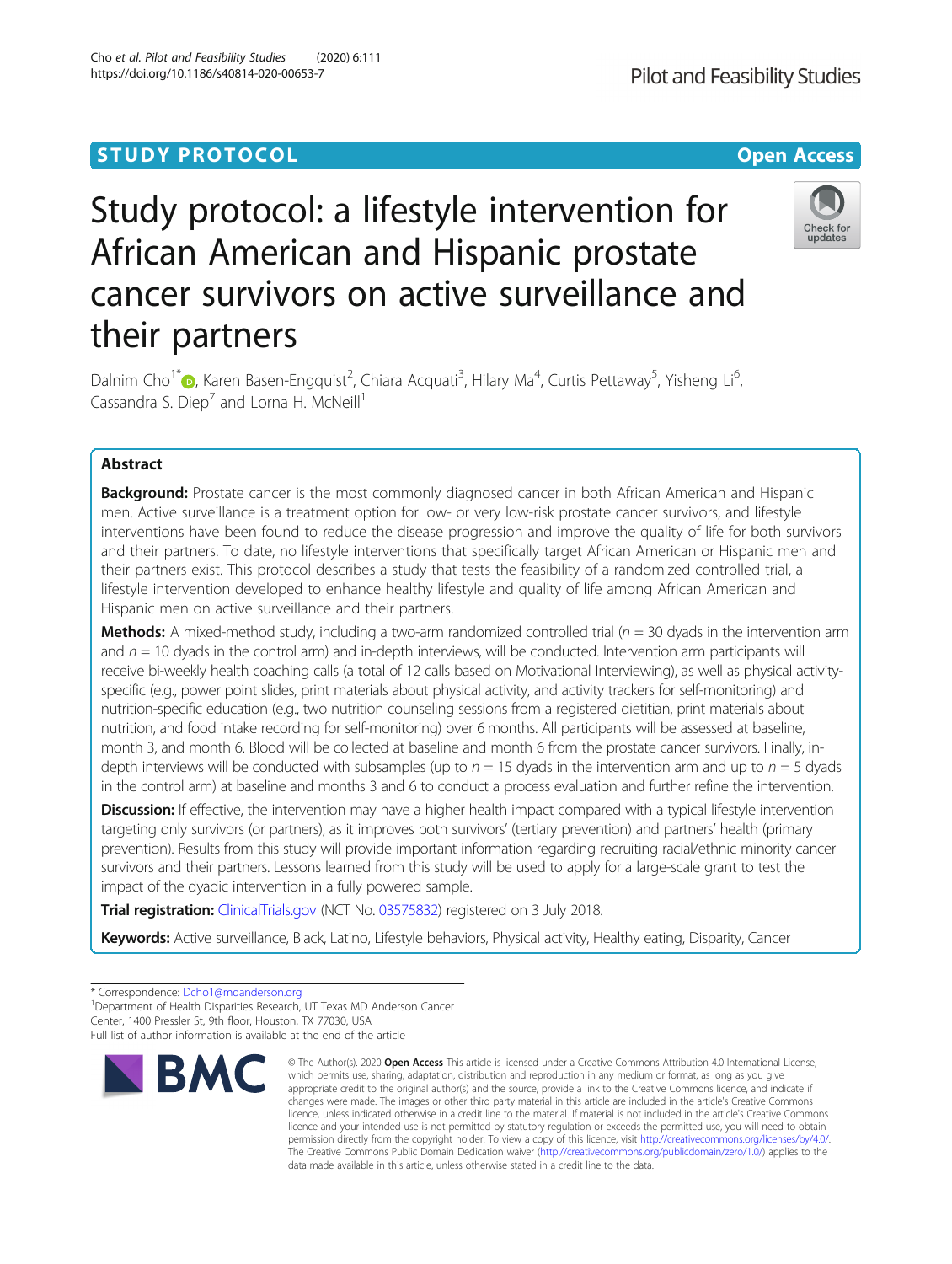## Background

Prostate cancer (PCa) is the most commonly diagnosed cancer in both African American (AA) [[1](#page-8-0)] and Hispanic men [[2\]](#page-8-0). PCa incidence and mortality rates are 1.7 and 2.4 times higher, respectively, among AA men than among non-Hispanic White (NHW) men [[1\]](#page-8-0). Although Hispanic men report lower PCa incidence and mortality rates than NHW counterparts [[2\]](#page-8-0), significant variations in the mortality rates exist by country of origin: Mexican men have lower death rates than NHW men, but Hispanic men from Puerto Rico and Cuba have higher death rates than NHW men [[2\]](#page-8-0). Furthermore, poorer quality of life (QoL) has been reported by AA and Hispanic PCa survivors compared with their NHW counterparts [[3](#page-8-0), [4](#page-8-0)].

Active surveillance (AS), in which survivors' conditions are closely monitored, is a management option for lowrisk or very low-risk PCa survivors; survivors proceed to treatments (e.g., surgery and radiation therapy) when their disease is clinically progressed. AS is a safe and feasible treatment plan [\[5](#page-8-0)–[7\]](#page-8-0). In a study that followed 5302 AS men across 18 countries, PCa mortality was < 1% at both 5 and 10 years after diagnosis [[7\]](#page-8-0). Another study found that after nearly 20 years of follow-up, surgery was not associated with significantly lower PCa mortality than AS, but it was associated with a higher frequency of long-term adverse events (e.g., impotence and incontinence) than AS [\[8\]](#page-8-0). PCa treatments lead to long-term side effects, such as urinary incontinence, erectile dysfunction, and fatigue, which may greatly impact not only PCa survivors' but also their partners' QoL [[9,](#page-8-0) [10](#page-8-0)]. Thus, AS has the potential to reduce the risk of overtreatment of clinically low- or very low-risk PCa.

Beyond disease progression, however, psychological issues may play a critical role in the individual's decision about AS. For instance, anxiety and uncertainty about disease progression can make PCa survivors opt out of AS and receive unnecessary treatments; anxiety was a significant predictor of treatment receipt among AS men, even when socio-demographics, baseline clinical characteristics, and Prostate-Specific Antigen (PSA) velocity were taken into account  $[11]$  $[11]$ . Although the percentage of those who decided to receive treatment due to anxiety varied across studies, it was as high as 13% [\[12\]](#page-8-0).

To date, there are no established recommendations for delaying or preventing the progression of the disease in AS men [\[13\]](#page-8-0). However, several preliminary studies have shown that lifestyle interventions targeting diet and exercise are promising for reducing disease progression and improving QoL. For example, in a randomized controlled trial (RCT) in which 93 AS men were assigned to a 1-year intensive lifestyle intervention group addressing diet, exercise, and stress management or a usual care control group, results showed that 0% of the survivors in the intervention group received treatment, whereas 12% of the survivors in the control group received treatment [[14\]](#page-8-0). In addition, serum PSA level decreased (4%) in those in the intervention group, whereas it increased (6%) in those in the control group. At the second year follow-up, 5% of the survivors in the intervention group received active treatment, compared with 27% of the patients in the control group [[15](#page-8-0)]. Further, a single-arm lifestyle intervention with 31 AS men reported that psychological distress (intrusive thoughts and avoidance) regarding PCa decreased, and mental health-related QoL enhanced 3 months from the intervention [[16\]](#page-8-0). Given these benefits, the National Institutes of Health has recommended more research on the development of lifestyle and therapeutic interventions for survivors undergoing AS [\[17](#page-8-0)].

However, none of the studies available in the literature has specifically targeted AA or Hispanic men on AS, who probably would benefit the most from the lifestyle changes. Also, none of the lifestyle interventions has included partners, who are likely to be the main source of support for PCa survivors  $[18, 19]$  $[18, 19]$  $[18, 19]$ . Overall, the inclusion of partners is supported by previous works showing that people are more likely to change their behaviors if their significant others are also motivated to change [[20](#page-8-0), [21](#page-8-0)]. In addition, as partners also experience insecurity and anxiety during AS [[22\]](#page-8-0), lifestyle interventions reducing partners' anxieties may empower them to be more supportive of behavior change for the survivors. The inclusion of partners is also supported among racial/ethnic minorities, given that partners of AA men play significant roles (as counselor, coordinator, and confidant) in cancer-related decision-making [[23\]](#page-8-0), and Hispanics value familismo (commitment, loyalty, and dedication to family) and thus may want to include family members in the health decision-making process [[24\]](#page-8-0) or may defer decision-making to other family members [\[25](#page-8-0)].

To date, only two pilot physical activity interventions have been published that included both cancer survivors and their partners [\[26](#page-8-0), [27\]](#page-8-0), and these interventions seemed to be feasible (adherence and retention rates were > 70%, and no adverse effects were reported) and efficacious to enhance physical activity and QoL. Although these results are promising, only a few AA and Hispanic men were enrolled in those lifestyle interventions, and therefore, it is not clear whether lifestyle interventions will be feasible for AA and Hispanic men on AS. Taken together, it is warranted to develop and implement a culturally tailored intervention that enhances lifestyle behaviors and QoL and reduces anxiety in partners, as well as AA and Hispanic men on AS.

The present study will test a lifestyle intervention, Watchful Living, for AA and Hispanic men on AS and their partners. The primary aim of the study is to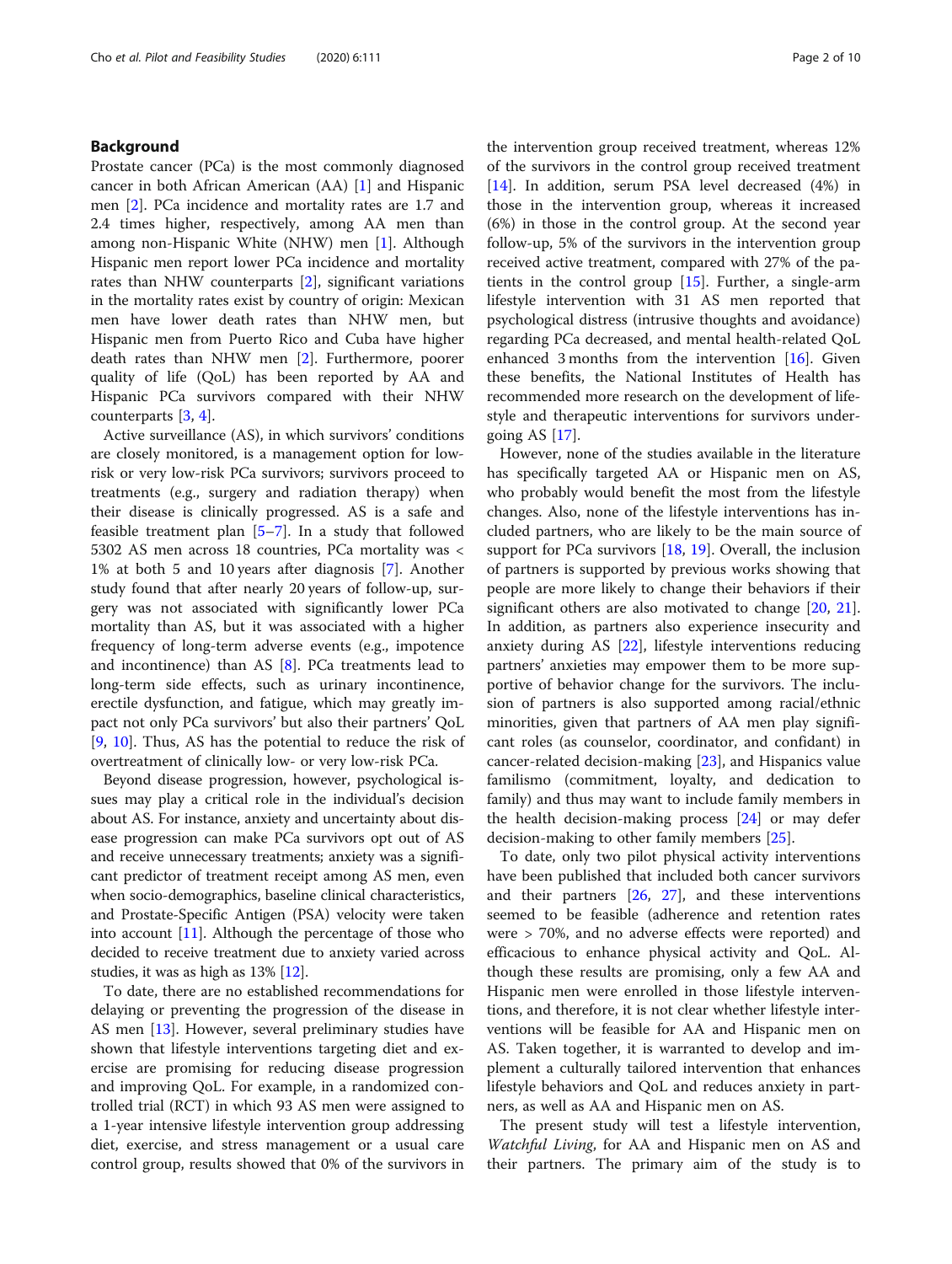determine the feasibility of recruiting the target participants and implementing Watchful Living. Secondary aims are to (1) evaluate the preliminary efficacy of the intervention in improving diet, physical activity, partner's support for lifestyle behaviors, QoL, and inflammation and (2) conduct a process evaluation of the intervention.

## Methods

## Design

This is a mixed-methods study that incorporates a twoarm, pilot RCT and in-depth interviews. Specifically, a total of 40 survivor-partner dyads will be randomly assigned to either intervention arm or control arm. Participants will be assessed at baseline, month 3 (mid-assessment), and month 6 (post-intervention assessment). Dyads in the intervention arm will receive a home-based lifestyle intervention over 6 months. Those assigned to the control arm will receive a list of physical activity and healthy eating behavior resources (websites) at baseline and the same physical activity and nutrition materials that the intervention dyads receive after completing the

month 6 assessment. In addition, 15 dyads from the intervention arm and five dyads from the control arm will be invited for in-depth interviews to conduct a process evaluation. The flow diagram of the trial is presented in Fig. 1.

## Recruitment and data collection procedures

A total of 40 dyads (i.e., 80 individuals) will be recruited and randomly assigned to either intervention ( $n = 30$ dyads) or control arm ( $n = 10$  dyads). Participants will mainly be recruited from the MD Anderson Cancer Center (MD Anderson) and Lyndon B. Johnson hospital in the Houston, TX area with collaborations with the Department of Urology at each site. Eligible participants will be retrieved from the hospital's electronic health records. An invitation letter with urologists' signatures will be sent to the survivors, and approximately 10 days to 2 weeks later, survivors will receive a call to be invited to the study. Study staff will explain the study, and only survivors who are interested will be screened for inclusion/exclusion criteria via telephone. To recruit partners,

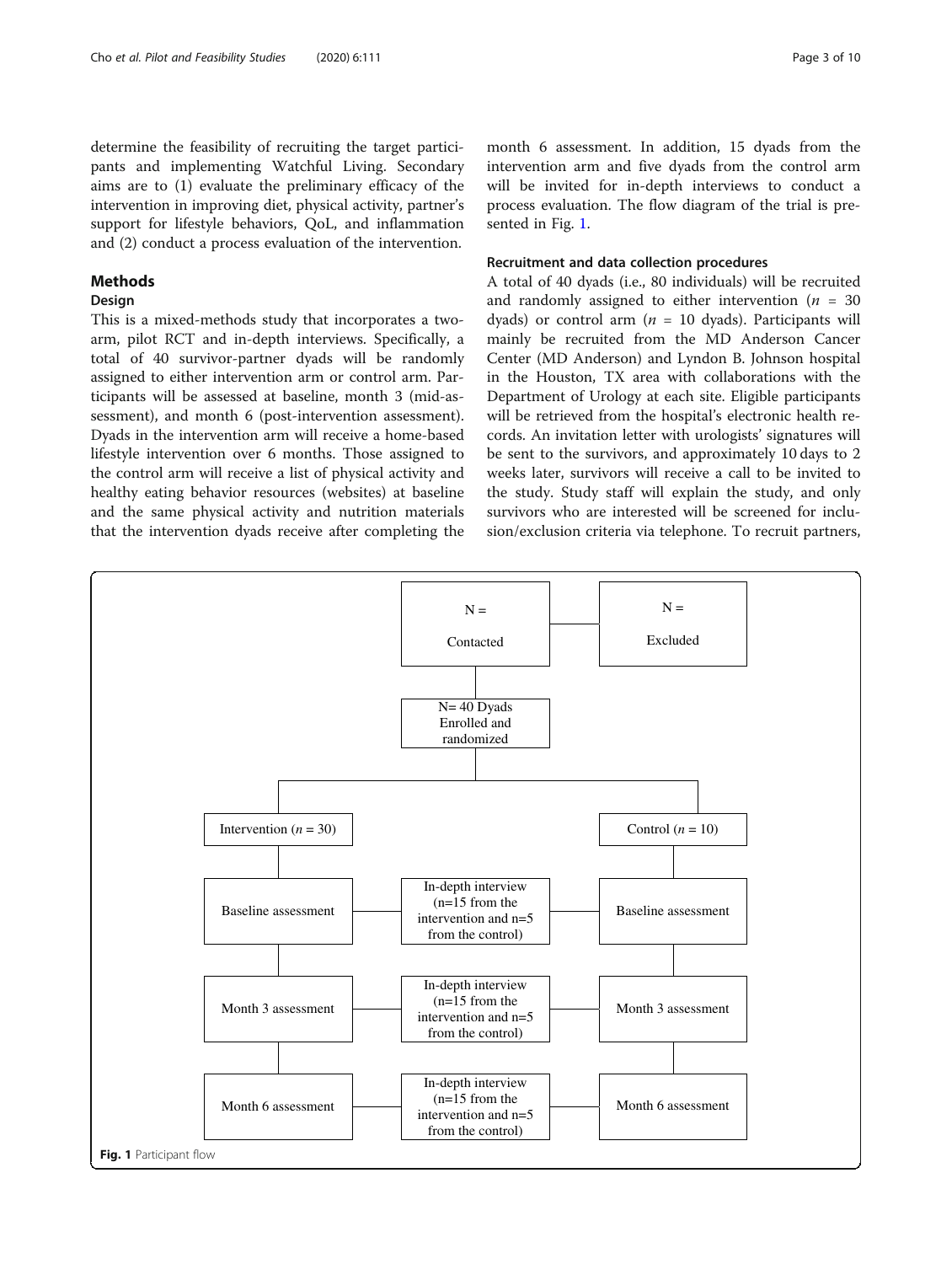research staff will ask permission to contact partners via telephone to screen their eligibility. To facilitate enrollment of dyads, eligible survivors will be asked to come with their partners to MD Anderson. In particular, if survivors were treated at MD Anderson, our study visit will be scheduled on the same day as their follow-up appointment at MD Anderson. Thus, they will not need to come to MD Anderson again only to participate in our study. For all participants, we will cover their parking expenses.

In addition, we will recruit participants from the community with help from the Center for Community-Engaged Translational Research (CCETR; Director: Mc-Neill). CCETR is an institutional research resource for investigators that maintains relationships with over 70 local and national organizations, providing a platform to assist with identifying and developing partnerships with Houston-area community organizations. For interested persons who contact us by telephone, hear a detailed description of the study, and provide oral informed consent to be screened, they will be screened for the inclusion/exclusion criteria. Those ineligible will be thanked for their time, and those eligible will be scheduled for an in-person baseline visit. As the participants will be recruited from multiple sites, block randomization will be used to ensure the same number of participants in each arm from each recruitment site.

All participants will be assessed at three time points: baseline, month 3, and month 6. Eligible dyads will attend an in-person baseline visit at MD Anderson. At this visit, study staff and research assistants will describe study procedures, complete consent forms, and collect baseline data. PCa survivors' blood will be collected as well. Approximately a week later, the dyads in the intervention arm will receive an exercise prescription from an exercise physiologist and nutrition counseling from a registered dietitian in-person or via telephone. At month 3, the dyads will complete self-administered questionnaires at home, and blood will not be collected. At month 6, the dyads will visit MD Anderson and complete self-administered questionnaires. Blood draw again will be conducted among PCa survivors. Selfadministered questionnaires will be completed either online (via RedCap) or on paper. For in-person data collection at baseline and month 6, survivors will receive a \$25 gift card per visit, and partners will receive a \$20 gift card per visit. For month 3, survivors and partners will receive a \$15 gift card each. Participants will be anticipated to be enrolled in the study in July 2019.

## Participants

PCa survivors will be eligible if they (1) are AA or Hispanic men, (2) have clinically localized PCa diagnosed within 5 years prior to study enrollment, (3) are eligible to undergo AS or currently undergoing AS, (4) enroll with a spouse or intimate partner, (5) are ready and able to be physically active, as determined by a physician, (6) do not meet physical activity guidelines (i.e., 150 min of moderate physical activity or 75 min of vigorous physical activity), (7) have internet access at home (or at community center or church), and (8) have a valid home address and phone number.

PCa survivors will be excluded if they (1) have an active noncutaneous malignancy at any site; (2) had prior radiation therapy for treatment of the primary tumor; (3) have planned concomitant immunotherapy, hormonal therapy, chemotherapy, or radiation therapy during the study period; (4) participated in formative interviews for the study; and (5) participate in another physical activity, diet, or lifestyle program. Partners are eligible if they (1) are adults ( $\geq$  18 years old) and (2) are ready and able to be physically active, as determined by a physician. The survivor-partner dyads can be married or unmarried, as well as same-sex or heterosexual. If one dyad member chooses to withdraw from the study, the other member will also be asked to withdraw from the study.

#### Intervention

A conceptual model that focuses on the role and influence of social relationships (i.e., the partner) will be used to guide this investigation (Fig. [2](#page-4-0)). There is no one theory that adequately explains the link between social relationships and health [\[28\]](#page-8-0). Although social cognitive theory [[29\]](#page-8-0) and social support theory have been used extensively for behavior change [[30\]](#page-8-0), these theories lack a focus on how individuals communicate with and influence one another. Interdependence theory is a dyadlevel theory that emphasizes the outcomes experienced by both the agent and target of influence in a reciprocal fashion, by focusing on how influence and communication affect behavior [\[31,](#page-8-0) [32](#page-8-0)]. Therefore, the proposed model for this study is derived from these theories and is based on three key tenets: (1) social influence as a fundamental behavior change process, (2) interaction between personal factors (e.g., stress) and environmental factors (e.g., social support) to enhance behavior change, and (3) adequate levels of personal and environmental factors to initiate and maintain behavior change. We present format, goals, and behavior change techniques for each of our intervention components in Table [1](#page-4-0).

## Dyadic telephone coaching

The health coaching component will incorporate Motivational Interviewing and other motivation-based techniques to enhance commitment to and intrinsic motivation for diet and physical activity. The underlying goal is to evoke and support intrinsic motivation, which will lead dyads to initiate and persist in behavior change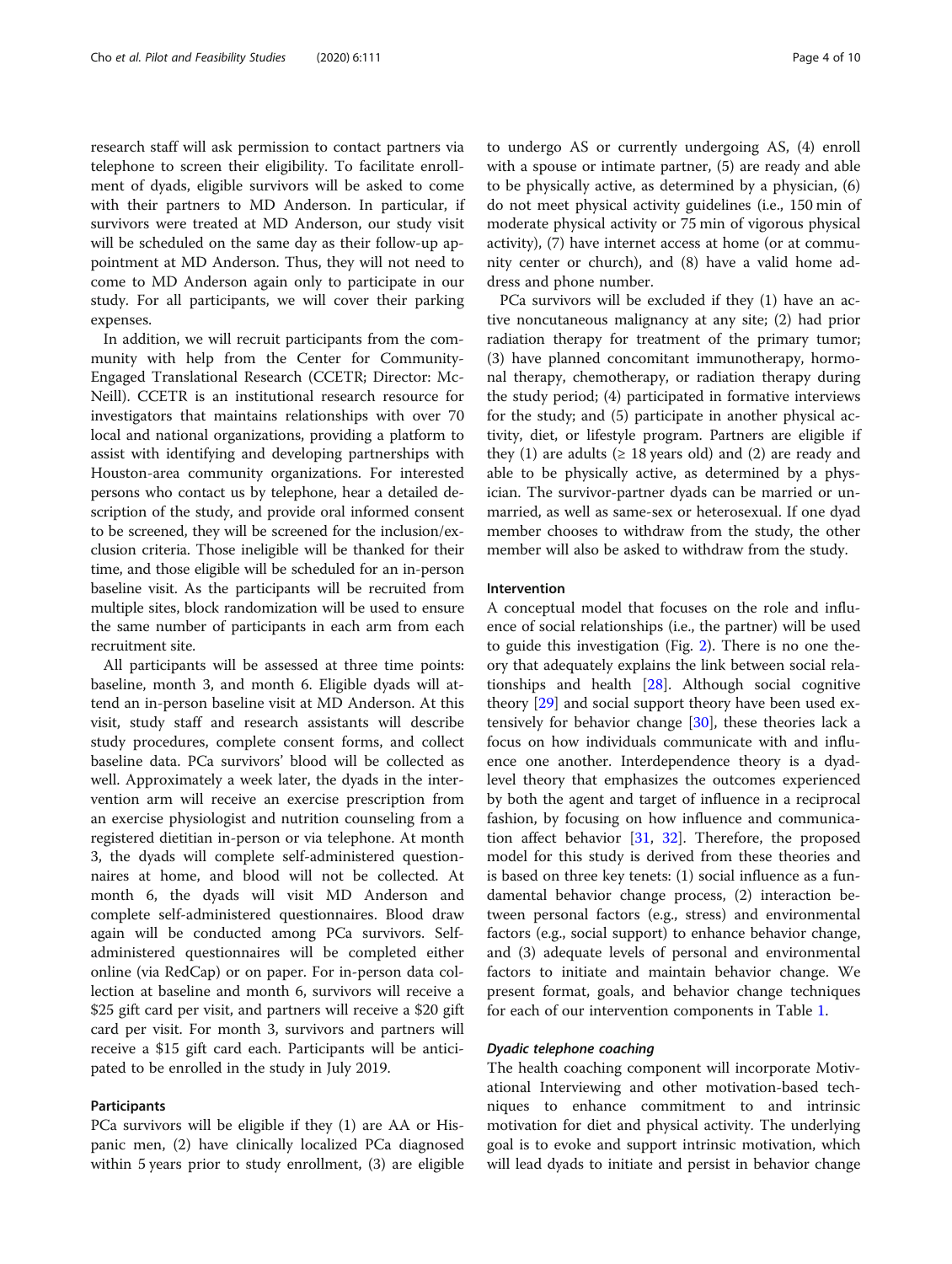<span id="page-4-0"></span>

and maintenance efforts, as well as enhance retention in the program. The coaching will also employ cognitivebehavioral techniques to improve self-efficacy and other problem-solving and coping skills. Each dyad will receive 12 telephone coaching calls, each lasting approximately 45–60 min, from a master's level trained counselor. Coaching calls will occur biweekly over the 6 months. During telephone coaching sessions, the health coach will ask about physical activity levels and eating behaviors, monitor the dyad's progress, provide feedback, assist in solving physical activity and healthy eating barriers, address health concerns, and discuss goals until the next session. The survivor and partner will set their own behavior goals and begin at their own pace. They will also be encouraged to set a common behavior goal (either physical activity or healthy eating) that they engage in together. However, the health coach will emphasize that it does not mean that all activities should be done together and address how to support each other (e.g., providing emotional and practical support and avoiding nagging). All calls will include both members of the dyad, given the non-sensitive nature of the topics

(e.g., behavioral skills, diet, and physical activity) and the focus on social support and interdependence.

## Home-based physical activity program

The home-based physical activity program is adapted from an existing, evidence-based intervention, Active Living After Cancer (ALAC) program developed for cancer survivors [\[33](#page-8-0)]. The ALAC program is a theorybased, in-person and group-based program that consists of 12 weekly sessions that cover goal setting, benefits, and barriers to physical activity, problem solving, rewarding yourself, time management, self-efficacy, social support, and behavioral maintenance. The sessions are held in the community and led by trained health educators with PowerPoint slides. Participants receive a workbook with information on cognitive and behavioral skills to increase physical activity, written exercises to practice these skills, and case examples of cancer survivors who have successfully made physical activity changes. In addition, participants engage in 10–15 min activities together (e.g., resistance training and stretching and Zumba) and discuss survivorship topics (e.g., nutrition,

| <b>Table 1</b> Intervention components, format, goals, and behavior change techniques |  |  |  |
|---------------------------------------------------------------------------------------|--|--|--|
|                                                                                       |  |  |  |

| Intervention components                 | Format                                                                                                                                                                                           | Goals                                                                                                                                                                 | Behavior change techniques                                                                                                                                                                                                    |
|-----------------------------------------|--------------------------------------------------------------------------------------------------------------------------------------------------------------------------------------------------|-----------------------------------------------------------------------------------------------------------------------------------------------------------------------|-------------------------------------------------------------------------------------------------------------------------------------------------------------------------------------------------------------------------------|
| Health coaching                         | · Biweekly telephone counseling<br>with a licensed counselor                                                                                                                                     | Provide support for each other to<br>meet the physical activity and<br>healthy eating goals                                                                           | • Motivational interviewing<br>· Provide information on consequences<br>of behavior to the individual<br>• Goal-setting<br>• Prompt review of behavioral goals<br>• Social support<br>• General communication skills training |
| Home-based physical<br>activity program | • Exercise prescription<br>• Printed materials<br>· Power point slides (voices over)<br>• Activity tracker                                                                                       | Engage in 150 min of moderate<br>or vigorous physical activity<br>per week                                                                                            | • Goal-setting<br>• Action planning<br>• Barrier identification/Problem solving<br>· Provide rewards<br>• Time management<br>· Self-monitoring of behavior<br>• Relapse prevention                                            |
| Nutrition counseling                    | • Twice (in-person and/or via<br>telephone) counseling sessions<br>with a registered dietitian<br>• Printed materials (prevent T2)<br>• Food intake record (via<br>MyFitnessPal.com or on paper) | Improve an overall diet quality<br>including eat 5 servings of fruits and<br>vegetables, reduce red meat intake,<br>reduce sweetened beverage, and<br>eat whole grain | • Goal setting<br>· Provide feedback on performance<br>. Provide instruction on how to<br>perform the behavior<br>• Self-monitoring of behavior                                                                               |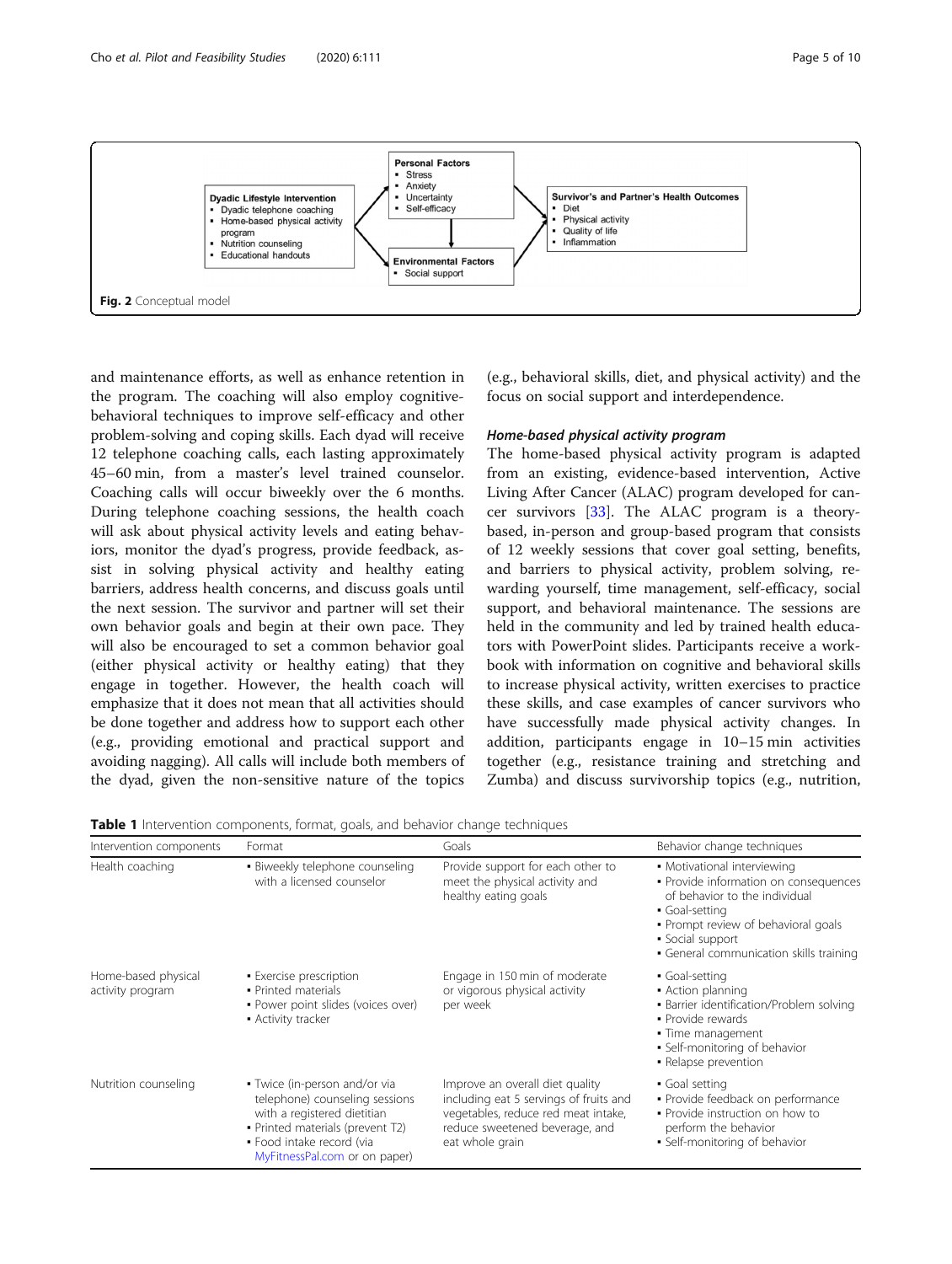fatigue and emotional distress). The goal of our homebased physical activity program is to engage in at least 150 min of moderate or vigorous physical activity per week. The program will provide the physical activity workbook and PowerPoint slides with our health coach's voices over them. The workbook and PowerPoint slides will be slightly modified to target PCa survivors, couples, and racial/ethnic minorities. Furthermore, each member in the dyad will receive an individualized exercise prescription based on their current level of physical activity and health status from an exercise physiologist that includes options for activity selection (e.g., walking or bicycle riding), duration (time spent engaging in activity,  $\sim$  20–60 min), frequency (number of days per week), and intensity (low and moderate). Finally, participants will receive an activity tracker to facilitate self-monitoring and a resistance training band.

#### Nutrition counseling

Each dyad will receive two nutrition counseling sessions with a registered dietitian. The first session occurs approximately a week after the baseline assessment (via telephone or in-person), with the second occurring at the time of the dyad's choice before month 3. Participants will discuss goals, objectives, lifestyles, and current dietary habits with the dietitian. The goal is to get participants to improve diet, such as eating at least 2.5 cups of fruits and vegetables per day and reducing processed meat and red meat intake. Participants will be encouraged to record their food intake via [MyFitnessPal.com](http://myfitnesspal.com) or on paper, which we will provide in a binder, to encourage self-monitoring. Participants will also receive seven selected materials, including tracking food, healthy shopping and cooking, understanding carbohydrates, and eating well away from home, from prevent T2, a type 2 diabetes prevention program from the Centers for Disease Control and Prevention.

## Control group

The dyads assigned to the control arm will receive a list of physical activity and healthy eating behavior resources (websites) at baseline. In addition, after completing the month 6 assessment, they will receive the same physical activity and nutrition materials that the intervention dyads received.

## Measures

#### Lifestyle behaviors

Physical activity will be assessed with an accelerometer (ActiGraph wGT3X+ or wGT3X-BT), as well as with the International Physical Activity Questionnaire (IPAQ) short form. Accelerometers capture overall body movement, intensity of activity, and time. Participants will wear small (pager-sized) blinded accelerometers (i.e.,

participants cannot see the values) just above their right hipbone for 7 days to assess typical physical activity in all forms (e.g., light, moderate, and vigorous activity). To be valid, the accelerometer should be worn a minimum of 10 hours per day [\[34\]](#page-8-0) and for 5 days [[35\]](#page-9-0). All participants will be given a self-addressed pre-paid envelope to return the accelerometer to the study staff after they have worn it for 7 days. For remote data collection at month 3, the device will be mailed to the participant, and a pre-paid envelope will be provided to mail back to study staff. For month 6, the accelerometer will be mailed 1 week before the visit, and the participant will be asked to return it at their in-person month 6 visit. The IPAQ assesses walking for exercise, walking for transportation, moderate and vigorous physical activity, and time spent sitting. It is widely used to measure physical activity and has shown good test-retest reliability (Spearman's rho clustered 0.8 for all versions) and fair criterion validity (median rho =  $0.30$ ) [ $36$ ]. Diet behaviors, including fruit and vegetable consumption and fat intake, will be assessed with a web-based tool, the Diet History Questionnaire-III [\[37](#page-9-0)]

## Quality of life

The 12-item short form health survey (SF-12) is a widely used QoL measure producing two summary scores: physical component score and mental component score. The SF-12 has adequate validity and reliability and is positively associated with wellbeing [[38](#page-9-0)].

#### Blood markers (survivors only)

Four inflammatory markers will be assessed using blood samples at baseline and month 6, as they are associated with PC patients' mortality [[39,](#page-9-0) [40](#page-9-0)]: C-reactive protein (CRP), tumor necrosis factor alpha (TNF-alpha), interferon gamma (IFN-gamma), and interleukin 4 (IL-4). CRP is selected because it is a global marker of inflammation and is predictive of chronic conditions, including cardiovascular disease [[41\]](#page-9-0). TNF-alpha similarly indicates a systemic inflammatory state. IFN-gamma is chosen because it increases when there is a type I immune response (i.e., cell mediated or inflammatory), whereas IL-4 increases when there is a type II immune response (i.e., humoral or anti-inflammatory).

#### Anthropometric measures

At baseline and month 6, weight and height (to calculate body mass index), waist and hip circumference, and % of body fat will be assessed from research staff. Height (cm) will be measured without their shoes with a stadiometer, and weight (kg) and % body fat will be assessed with Tanita Body Fat Analyzer (TBF-300A). Waist and hip circumference (in) will be assessed with Myotape.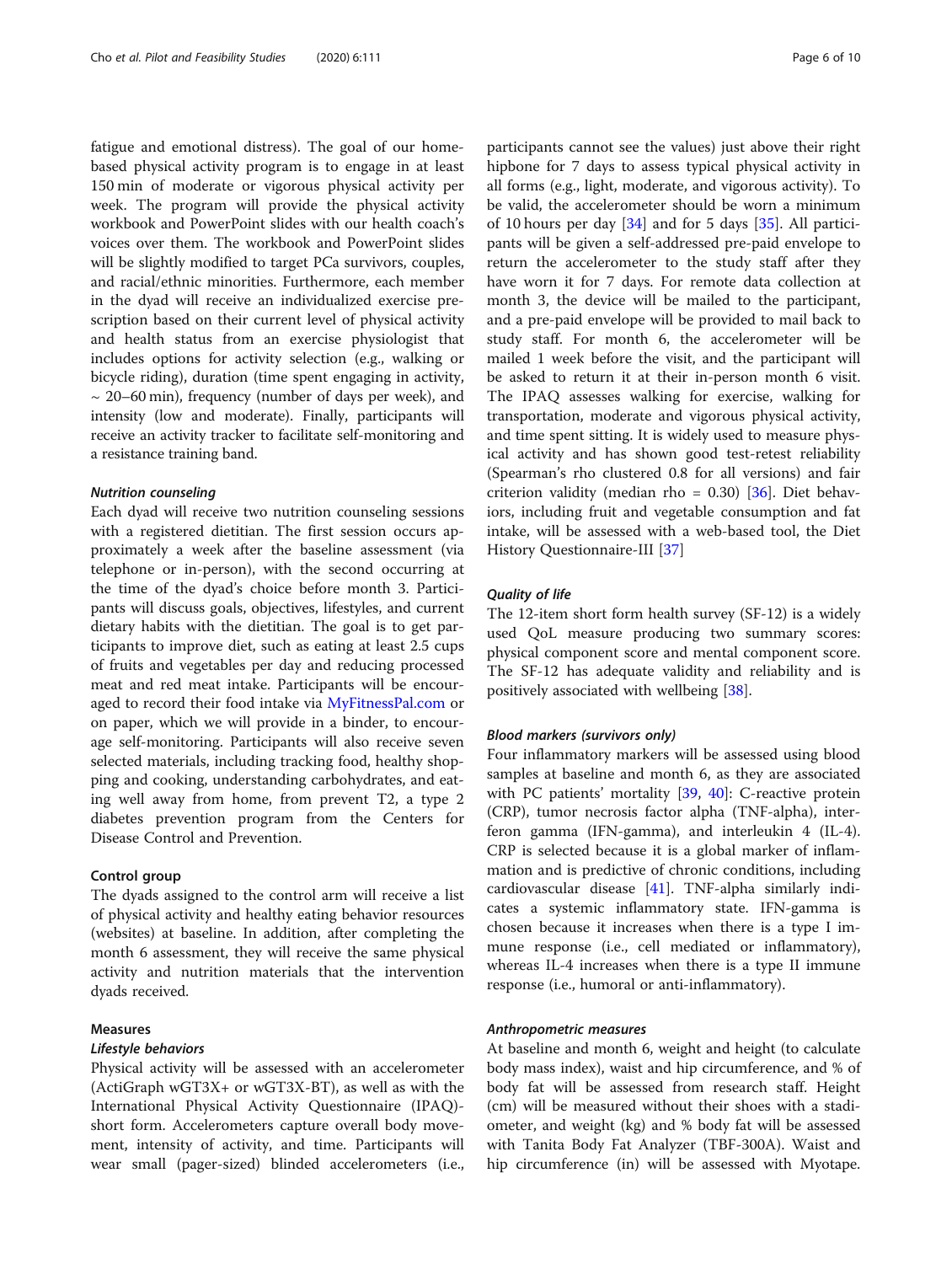Each of them will be measured twice. At month 3, selfreported weight and height will be collected.

#### Self-efficacy

Self-efficacy for exercise and healthy eating will be assessed with a total of 32 items [\[42\]](#page-9-0). Participants will use a 5-point Likert scale, from 1 (I know I cannot) to 5  $(I \n{ know } I \n{ can}$ , to rate their level of confidence in being physically active (12 items) and reducing calories and fats (25 items). Both the exercise ( $\alpha \geq .83$ ) and healthy eating items ( $\alpha \geq .85$ ) have good internal consistencies.

## Social support

Social support will be measured using items from the Social Support and Exercise Survey developed by Sallis to assess social support from family and friends [\[43](#page-9-0)] and later modified by Eyler [[44](#page-9-0)] for use with racially/ethnically diverse populations. The items in the modified version will assess both emotional (three items,  $\alpha$  = .77) and informational (three items,  $\alpha = .71$ ) social support using a 5-point Likert scale to measure participants' agreement or disagreement from 1 (strongly disagree) to 5 (strongly agree).

### Perceived stress

The Perceived Stress Scale [[45](#page-9-0)] assesses the degree to which respondents find their lives to be stressful. This scale has been widely used in various cultures and countries for measuring psychological stress and has established acceptable psychometric properties.

## Anxiety

Participants' state anxiety will be assessed using the 6 item State Anxiety Scale [\[46](#page-9-0)]. The 6-item version has acceptable reliability and validity, producing similar scores to those obtained using the original version.

## **Uncertainty**

Illness uncertainty will be measured using six items adapted from the Mishel Uncertainty in Illness Scale (MUIS) [\[47](#page-9-0)], which assesses survivors' perceptions of uncertainty about their disease using a 5-point Likert scale from 1 (strongly disagree) to 5 (strongly agree). Also, we will use another six items adapted from the Assessment of Survivor Concerns (ASC) [\[48](#page-9-0)], whose convergent and discriminant validity was supported. Each item is asked to respond using a 4-point Likert scale from 1 (not at all) to 7 (very much). Partners will answer about their uncertainty regarding their partners' PCa.

## Dyadic adjustment

A 7-item version of the Dyadic Adjustment Scale (DAS-7), which assesses level of agreement on topics (e.g., philosophy of life, aims/goals/beliefs, and amount of

time spent together), frequency of time together (e.g., working together on a project), and happiness, will be measured. The DAS-7 has a good internal consistency (Cronbach's alpha ranged from .75 to .80) and demonstrated its discriminant and concurrent validity [[49](#page-9-0)].

## Communication

Communication about cancer will be assessed using items adapted from the Couple's Illness Communication Scale (CICS) [[50\]](#page-9-0). The CICS comprises four items for survivors (e.g., "It is hard for me to express feelings about my illness to my partner") and partners (e.g., "It is hard for me to express feelings about his/her illness to my partner") each. Participants are asked to respond using a 5-point Likert scale from 1 (*disagree strongly*) to 5 (agree strongly). We will modify "illness" to "prostate cancer." The CICS has good internal consistency (.84 for patients and .80 for partners) and adequate test-retest reliability over a 3-month period (.71 for patients and .75 for partners).

## Analytic plans

The intervention adherence rate for each dyad is defined as the proportion of intervention sessions completed by both the survivor and partner. We will look at percentage of both survivor and partner completing a minimum of 9 out of 12 coaching calls and both nutrition counseling sessions. Feasibility of recruitment will be achieved if  $\geq$  30% of eligible participants enroll in the study, and  $\geq$ 80% participants complete follow-up assessments at months 3 and 6. Feasibility of intervention adherence will be achieved if average proportion of intervention adherence rate is  $\geq 0.7$  (e.g., coaching calls and nutrition sessions completed by both the survivor and partner ≥ 70%).

Linear mixed models will be used when combined data from both survivors and partners are analyzed due to their correlation within couples. The primary endpoint for the efficacy of the interventions is the differences between intervention and control group in outcome changes between baseline and 6 months post baseline. Specifically, an intervention indicator will be included and tested for the difference of increase in outcomes between groups. In our data, cluster corresponds to couples and random intercepts will be used to represent the pair effects. We will also conduct analysis of covariance to compare efficacy outcomes of interest pre and post intervention between intervention and control group separately for survivors and partners. Covariates and corresponding baseline outcome will be adjusted for in the analyses. Two-sided statistical tests will be performed, and the significance level for each test will be set at 0.05 without adjustment for multiple testing. All results from the statistical tests will be interpreted as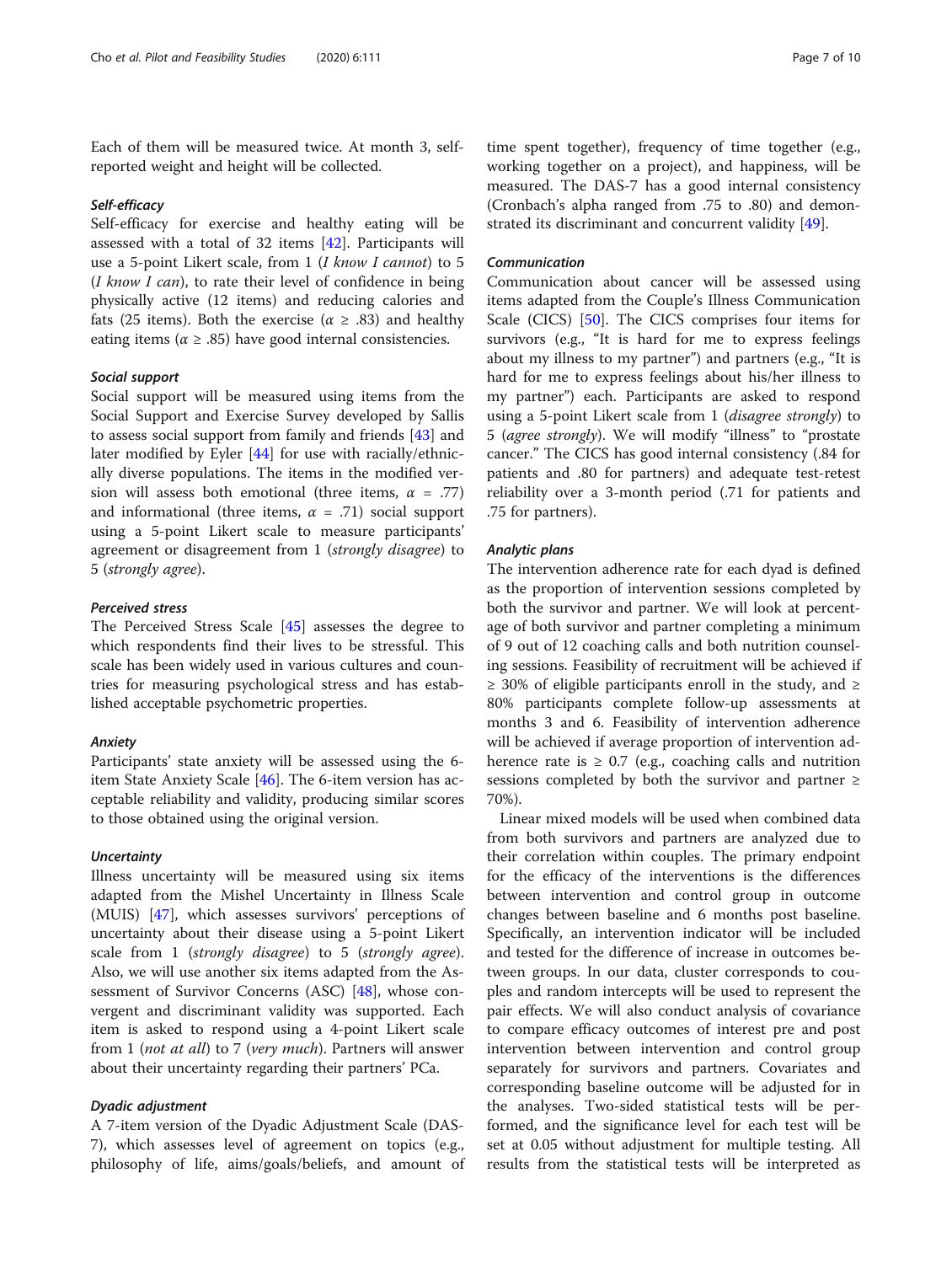hypothesis generating rather than conclusive findings. We will additionally perform various descriptive analyses, including dyadic analyses, to characterize the sample and compare participants and those who refused/ withdrew on demographic and medical factors.

A process evaluation of the intervention will be conducted using in-depth interviews at each assessment time point with a subsample of the survivor-partner dyads (up to  $n = 15$  dyads from the intervention arm and up to  $n = 5$  dyads from the control arm). Questions will address participants' experiences; thoughts about strengths, weaknesses, and needed improvements; perceptions about outcomes and impact; and overall reactions to and satisfaction with the intervention. Control arm dyads are also included in the interviews to understand their experiences and behavior changes over the study time period. This approach will assist us identifying elements of the intervention that were successful and/or need improvement for the larger trial. All interviews will last no longer than 2 h and will be audiotaped and transcribed verbatim. Transcripts will be entered into NVivo and analyzed using thematic data analysis procedures [\[51](#page-9-0)]. Two individuals will independently code the data for all transcripts to minimize potential biases.

#### Sample Size Justification

Our sample size of 40 dyads provides adequate statistical support to help evaluate our primary aim of feasibility. In terms of evaluating feasibility based on recruitment, if the true consent rate of eligible dyads is 85%, then there will be 88% probability for us to screen 50 couples or less to arrive at 40 couples that consent; if the true consent rate is 75%, then there will be only 26% probability for us to screen 50 couples or less to arrive at 40 couples consenting. With the chosen total study sample size of 40 dyads, the randomization ratio would then be determined by the sample size chosen specifically for the intervention arm. With a lack of data available in the literature on the adherence of the proposed intervention among racial/ethnic minority PCa patients and partners, it would be valuable to allocate more patients to the intervention arm than the control arm to allow a more accurate assessment of the intervention adherence rate (as part of the primary objective of the study).

Specifically, when the sample size is 30, a two-sided 95% confidence interval (CI) for the average adherence rate will extend 0.36 standard deviation (SD) from the observed average rate, where SD is the estimated standard deviation of the adherence rate, assuming the CI is based on the large sample z statistic. This is in contrast to the corresponding half width of the 95% CI for the average adherence rate of 0.44 SD when the number of dyads in the intervention arm is 20 (as a result of a 1:1

randomization ratio), representing a less precise estimate of the mean adherence rate. Finally, we would like to keep a control arm with a reasonable number of patients (10 as chosen) to allow assessment of preliminary efficacy of the intervention with a reasonable level of accuracy, yet as a secondary objective of the study.

## **Discussion**

To our knowledge, Watchful Living will be the first dyadic lifestyle intervention conducted among AA and Hispanic men on AS and their partners. Strengths of this study will include (1) use of a mixed-methods research design, (2) application of the systematic intervention adaptation process, (3) assessment of inflammatory markers, and (4) use of an objective measure of physical activity. If effective, the intervention may have a higher health impact compared with a typical lifestyle intervention targeting only survivors (or partners), as survivors' morbidity/mortality might be reduced (tertiary prevention), and partners' own susceptibility to cancer may be decreased (primary prevention).

Recruiting cancer survivors is challenging, and recruiting couples will be an additional challenge. Given that numerous barriers have been reported with regard to participating in cancer research by underrepresented populations [[52](#page-9-0)] and participating in health research by racial/ethnic minorities [[53](#page-9-0)], various recruitment strategies (both passive and active) will be required. In particular, building strong team works with multiple hospitals and multidisciplinary teams including investigators who work with racial/ethnic minority cancer survivors and family members may be a key to succeed. We expect that results from this study will inform helpful strategies for recruitment and intervention with racial/ ethnic minority PCa cancer survivors on AS and their partners. Lessons learned from this study will be used to further refine the intervention and apply for a large-scale grant.

#### Abbreviations

PCa: Prostate cancer; AA: African American; NHW: Non-Hispanic White; QoL: Quality of life; AS: Active surveillance; PSA: Prostate-specific antigen; SF-12: 12-item short form health survey; CRP: C-reactive protein; TNFalpha: Tumor necrosis factor alpha; IFN-gamma: Interferon gamma; IL-4: Interleukin 4; MUIS: Mishel Uncertainty in Illness Scale; ASC: Assessment of Survivor Concerns; DAS-7: Dyadic Adjustment Scale; CICS: The Couple's Illness Communication Scale; CI: Confidence interval; SD: Standard deviation

#### Acknowledgements

This work was partly supported by a faculty fellowship from The University of Texas MD Anderson Cancer Center Duncan Family Institute for Cancer Prevention and Risk Assessment.

#### Authors' contributions

DC contributed to design the study, adapt the intervention, collect data, and drafted and critically revised the manuscript. KBE contributed to design the study, adapt the intervention, and critically revised the manuscript. CA contributed to adapt the intervention and critically revised the manuscript. HM contributed to adapt the intervention, recruit/enroll participants, and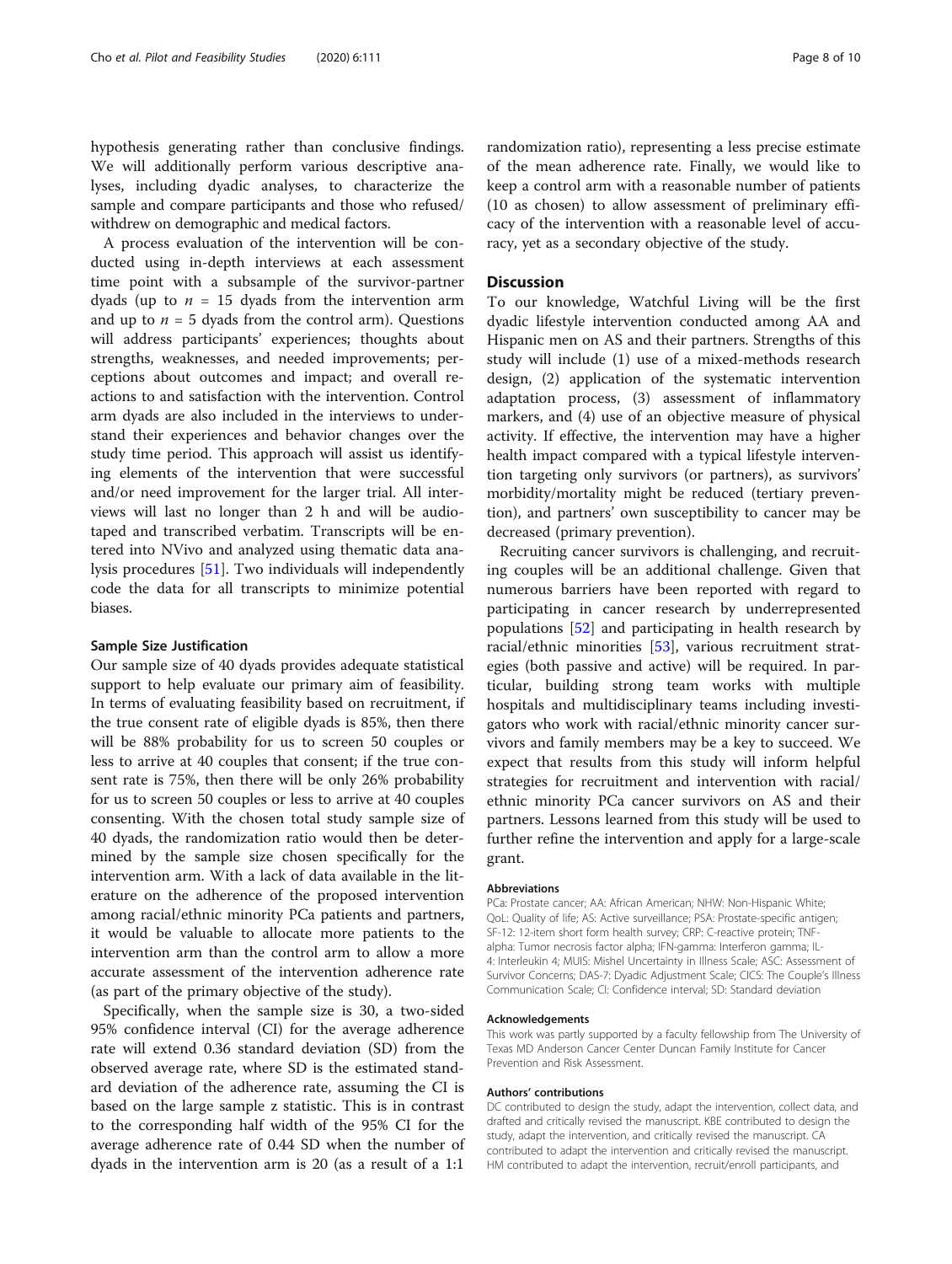<span id="page-8-0"></span>critically revised the manuscript. CP contributed to recruit/enroll participants and critically revised the manuscript. YL contributed to plan for data analysis, analyze data, and critically revised the manuscript. CD contributed to design the initial study and critically revised the manuscript. LHM supervised the project and contributed to devise the main conceptual ideas, design the study, adapt the intervention, and critically revised the manuscript. The authors read and approved the final manuscript.

#### Funding

Research reported in this publication was supported by the National Cancer Institute of the National Institutes of Health under Award Number P20CA221697-01 and P20CA221696-01. The content is solely the responsibility of the authors and does not necessarily represent the official views of the National Institutes of Health.

#### Availability of data and materials

The datasets generated and/or analyzed during the current study are not publicly available due to confidentiality but may be available from the corresponding author on reasonable request.

#### Ethics approval and consent to participate

Informed consent is obtained from all participants. This study was approved by the University of Texas MD Anderson Institutional Review Board (Protocol No. 2017-0556).

#### Consent for publication

Not applicable.

#### Competing interests

The authors declare that they have no competing interests.

#### Author details

<sup>1</sup>Department of Health Disparities Research, UT Texas MD Anderson Cancer Center, 1400 Pressler St, 9th floor, Houston, TX 77030, USA. <sup>2</sup>Department of Behavioral Science, UT Texas MD Anderson Cancer Center, Houston, TX, USA. <sup>3</sup>Graduate College of Social Work, University of Houston, Houston, TX, USA. 4 Department of General Oncology, UT Texas MD Anderson Cancer Center, Houston, TX, USA. <sup>5</sup>Department of Urology, UT Texas MD Anderson Cancer Center, Houston, TX, USA. <sup>6</sup>Department of Biostatistics, UT Texas MD Anderson Cancer Center, Houston, TX, USA. <sup>7</sup>Kinesiology Department, Rice University, Houston, TX, USA.

#### Received: 28 November 2018 Accepted: 30 July 2020 Published online: 08 August 2020

#### References

- 1. DeSantis CE, Siegel RL, Sauer AG, et al. Cancer statistics for African Americans, 2016: Progress and opportunities in reducing racial disparities. CA Cancer J Clin. 2016;66(4):290–308.
- 2. Siegel RL, Fedewa SA, Miller KD, et al. Cancer statistics for Hispanics/Latinos, 2015. CA Cancer J Clin. 2015;65(6):457–80.
- Kinlock BL, Parker LJ, Bowie JV, Howard DL, Laveist TA, Thorpe RJ. High levels of medical mistrust are associated with low quality of life among Black and White men with prostate cancer. Cancer Control. 2017;24(1):72–7.
- Yanez B, McGinty HL, Buitrago D, Ramirez AG, Penedo FJ. Cancer outcomes in Hispanics/Latinos in the United States: an integrative review and conceptual model of determinants of health. J Lat Psychol. 2016;4(2):114–29.
- Klotz L, Vesprini D, Sethukavalan P, et al. Long-term follow-up of a large active surveillance cohort of patients with prostate cancer. J Clin Oncol. 2015;33(3):272–7.
- 6. Tosoian JJ, Mamawala M, Epstein JI, et al. Intermediate and longer-term outcomes from a prospective active-surveillance program for favorable-risk prostate cancer. J Clin Oncol. 2015;33(30):3379–85.
- 7. Bokhorst LP, Valdagni R, Rannikko A, et al. A decade of active surveillance in the PRIAS study: an update and evaluation of the criteria used to recommend a switch to active treatment. Eur Urol. 2016;70(6):954–60.
- Wilt TJ, Jones KM, Barry MJ, et al. Follow-up of prostatectomy versus observation for early prostate cancer. N Engl J Med. 2017;377(2):132–42.
- Sanda MG, Dunn RL, Michalski J, et al. Quality of life and satisfaction with outcome among prostate-cancer survivors. N Engl J Med. 2008;358(12): 1250–61.
- 10. Hélène E, Rigol CJL, Eduardo C. Do men and their wives see it the same way? Congruence within couples during the first year of prostate cancer. Psycho-Oncology. 2011;20(2):155–64.
- 11. Latini DM, Hart SL, Knight SJ, et al. The relationship between anxiety and time to treatment for patients with prostate cancer on surveillance. J Urol. 2007;178(3):826–32.
- 12. Bul M, Zhu X, Rannikko A, et al. Radical prostatectomy for low-risk prostate cancer following initial active surveillance: results from a prospective observational study. Eur Urol 2012;62(2):195-200.
- 13. Galvão DA, Taaffe DR, Spry N, et al. Enhancing active surveillance of prostate cancer: the potential of exercise medicine. Nat Rev Urol. 2016;13:258.
- 14. Ornish D, Weidner G, Fair WR, et al. Intesive lifestyle changes may affect the progresion of prostate cancer. J Urol. 2005;174(3):1065–70.
- 15. Frattaroli J, Weidner G, Dnistrian AM, et al. Clinical events in prostate cancer lifestyle trial: results from two years of follow-up. Urology. 2008;72(6):1319–23.
- 16. Ornish D, Magbanua MJM, Weidner G, et al. Changes in prostate gene expression in men undergoing an intensive nutrition and lifestyle intervention. Proc Natl Acad Sci U S A. 2008;105(24):8369–74.
- 17. Ganz PA, Barry JM, Burke W, et al. National institutes of health state-of-thescience conference: Role of active surveillance in the management of men with localized prostate cancer. Ann Intern Med. 2012;156(8):591–5.
- 18. Avery KN, Donovan JL, Horwood J, et al. The importance of dietary change for men diagnosed with and at risk of prostate cancer: a multi-centre interview study with men, their partners and health professionals. BMC Fam Pract. 2014;15(1):81.
- 19. Oliffe JL, Davison BJ, Pickles T, Mróz L. The self-management of uncertainty among men undertaking active surveillance for low-risk prostate cancer. Qual Health Res. 2009;19(4):432–43.
- 20. Jackson SE, Steptoe A, Wardle J. The influence of partner's behavior on health behavior change: the English Longitudinal Study of Ageing. JAMA Intern Med. 2015;175(3):385–92.
- 21. Li KK, Cardinal BJ, Acock AC. Concordance of physical activity trajectories among middle-aged and older married couples: impact of diseases and functional difficulties. J Gerontol B-Psychol. 2013;68(5):794–806.
- 22. Rossen S, Hansen-Nord NS, Kayser L, et al. The impact of husbands' prostate cancer diagnosis and participation in a behavioral lifestyle intervention on spouses' lives and relationships with their partners. Cancer Nurs. 2016;39(2):  $F1-9$
- 23. Bergner EM, Cornish EK, Horne K, Griffith DM. A qualitative meta-synthesis examining the role of women in African American men's prostate cancer screening and treatment decision making. Psycho-Oncology. 2018;27(3): 781–90.
- 24. Kaiser Permanente Nationa Diversity Council. A provider's handbook on culturally competent care. Latino population. Oakland: Kaiser Permanente; 2001.
- 25. Galanti G-A. The Hispanic family and male-female relationships: an overview. J Transcult Nurs. 2003;14(3):180–5.
- 26. Pisu M, Demark-Wahnefried W, Kenzik KM, et al. A dance intervention for cancer survivors and their partners (RHYTHM). J Cancer Surviv. 2017;11(3): 350–9.
- 27. Winters-Stone KM, Lyons KS, Dobek J, et al. Benefits of partnered strength training for prostate cancer survivors and spouses: results from a randomized controlled trial of the Exercising Together project. J Cancer Surviv. 2016;10(4):633–44.
- 28. Heaney C, Israel B. Social networks and social support. In: Glanz K, Rimer B, Viswanath K, editors. Health behavior and health education: theory, research, and practice. 4th ed. San Francisco, CA: Jossey-Bass; 2008. p. 189–210.
- 29. Bandura A. Social foundations of thought and action: a social cognitive theory. Englewood Cliffs, NJ: Prentice-Hall; 1986.
- 30. Noar SM, Zimmerman RS. Health Behavior Theory and cumulative knowledge regarding health behaviors: are we moving in the right direction? Health Educ Res. 2005;20(3):275–90.
- 31. Kelley H, Thibaut J. Interpersonal relations: a theory of interdependence. New York, NY: John Wiley & Sons; 1978.
- 32. Rusbult C, Lange P. Interdependence, interaction, and relationships. Annu Rev Psychol. 2003;54(1):351–75.
- 33. Basen-Engquist K, Taylor CLC, Rosenblum C, et al. Randomized pilot test of a lifestyle physical activity intervention for breast cancer survivors. Patient Educ Couns. 2006;64(1):225–34.
- 34. Matthews CE, Chen KY, Freedson PS, et al. Amount of time spent in sedentary behaviors in the United States, 2003–2004. Am J Epidemiol. 2008; 167(7):875–81.